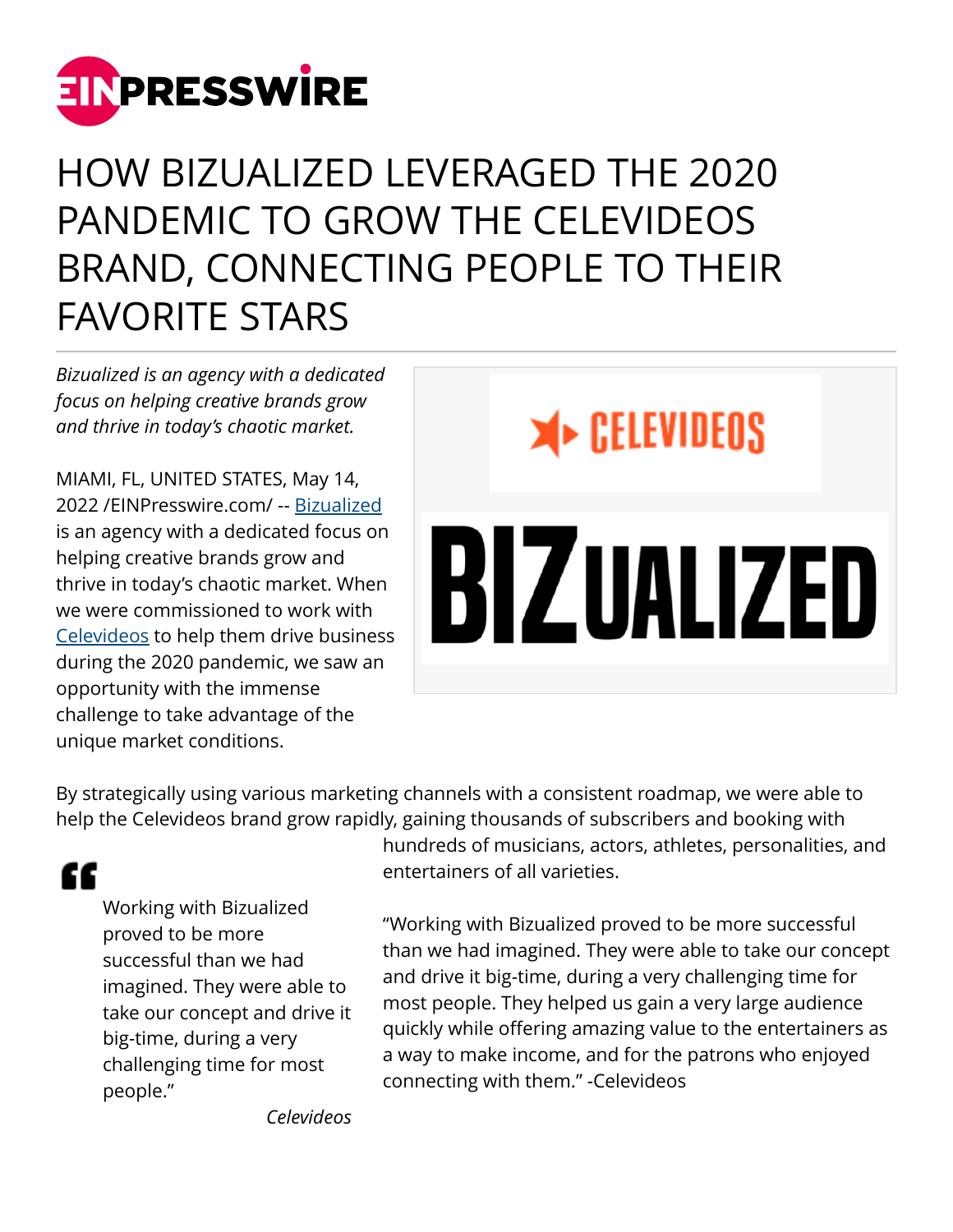### THE ISSUE

Growing an entertainment-based brand during widespread lockdowns and quarantines was an immense hurdle Celevideos faced as the pandemic set in. Furthermore, building an audience, and convincing celebrities to join the platform were additional challenges. As a unique business with an unconventional product, gaining widespread attention was an essential component of its success. A strategic approach to demonstrating credibility, using the right marketing technologies, and providing value to customers were the major issues the brand faced as it launched.

## THE SOLUTION

Bizualized assessed the various challenges Celevideos was facing and determined several paths that would help gain brand awareness, get the platform in front of thousands of customers, and convey the exciting message the brand was built on. Bizualized helped create a powerful brand image, SEO, and specific paid advertising campaigns to get customers to the site and booking with their favorite celebrities.

BIZUALIZED LEVERAGED THE FOLLOWING TECHNOLOGIES Brand Identity Development Website Optimization (SEO) Google Ads Facebook Ads Press Releases SEO Content Production

### THE IMPACT

Bizualized assessed the position of the brand and its challenges and developed a strategy to grow very quickly in a matter of months. Within 6 months of aggressive marketing, Celevideos was doubling and tripling its website traffic.

The 2020 pandemic was found to be a great point of marketing, enabling people the ability to connect with celebrities while events were shut down and in-person entertainment options were nonexistent.

Celevideos saw a full return on investment in just 3 months of working with Bizualized. Celevideos quickly became the top Influencer Marketing Hub for the reggaeton genre and the Puerto Rican community.

Because the brand offers a unique and singular offering, reaching the right audiences was essential to its success. Once customers knew the platform existed, they were using it because it